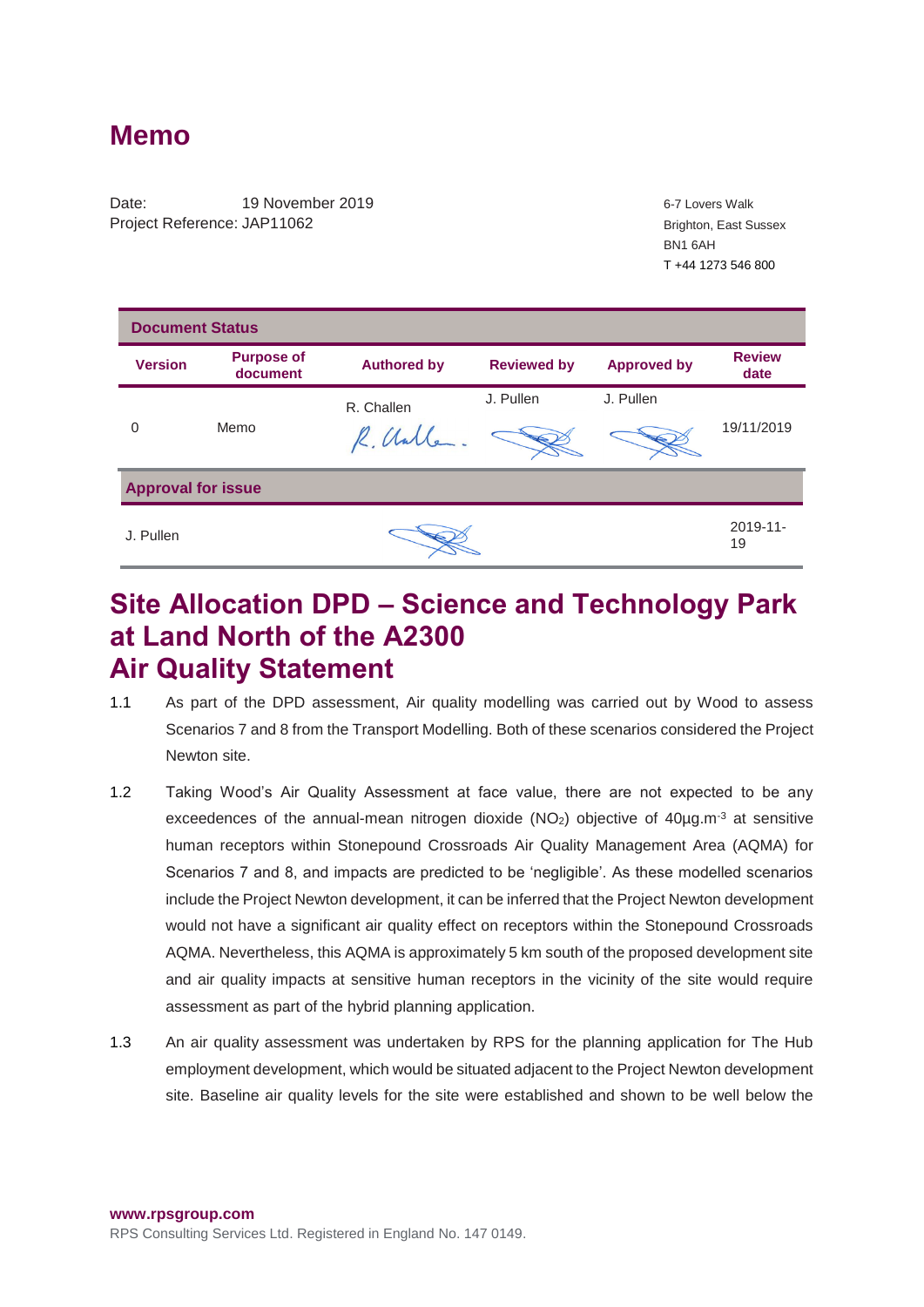relevant air quality objectives for human health. The suitability of the Project Newton site for its proposed use, in air quality terms, is therefore unlikely to be a concern.

- 1.4 With regard to the Ashdown Forest ecological site, the predicted change in traffic flows associated with proposed site allocations could adversely impact on sensitive habitats and species within the ecological site. Wood's Non-Technical Summary (para 3.4.) advises that further assessment by qualified ecologists is required as part of the HRA to ensure the appropriate mitigation is proposed by them, where necessary. As well as the Ashdown Forest SAC, SPA and SSSI, there are other nature designations which may be affected by the scheme, the closest being Ditchling Common SSSI located approximately 4.4 km to the east. Depending on the traffic generation and spatial distribution of traffic associated with the scheme, detailed assessment of air quality impacts at various ecological receptors will be required as part of the hybrid planning application.
- 1.5 In particular, the air quality assessment that will be undertaken to support the planning application will focus on the following elements:
	- Construction phase an evaluation of the temporary effects from fugitive construction dust and construction-vehicle exhaust emissions; and the
	- Operational phase an evaluation of the impacts of the development traffic and, if relevant, building emissions on human-health and ecological receptors in the local area.
- 1.6 Where air quality effects on ecological receptors cannot be screened out as insignificant based on the results of the air quality assessment alone, the predicted impacts will be passed to the project's ecologist for determination of the significance of the effect. Depending on the significance of the effects, mitigation may be considered appropriate to manage air quality impacts at nature designations.
- 1.7 Should adverse air quality impacts be predicted at human receptors, mitigation measures will be recommended to ensure the residual construction phase and operational phase air quality effects are not significant.